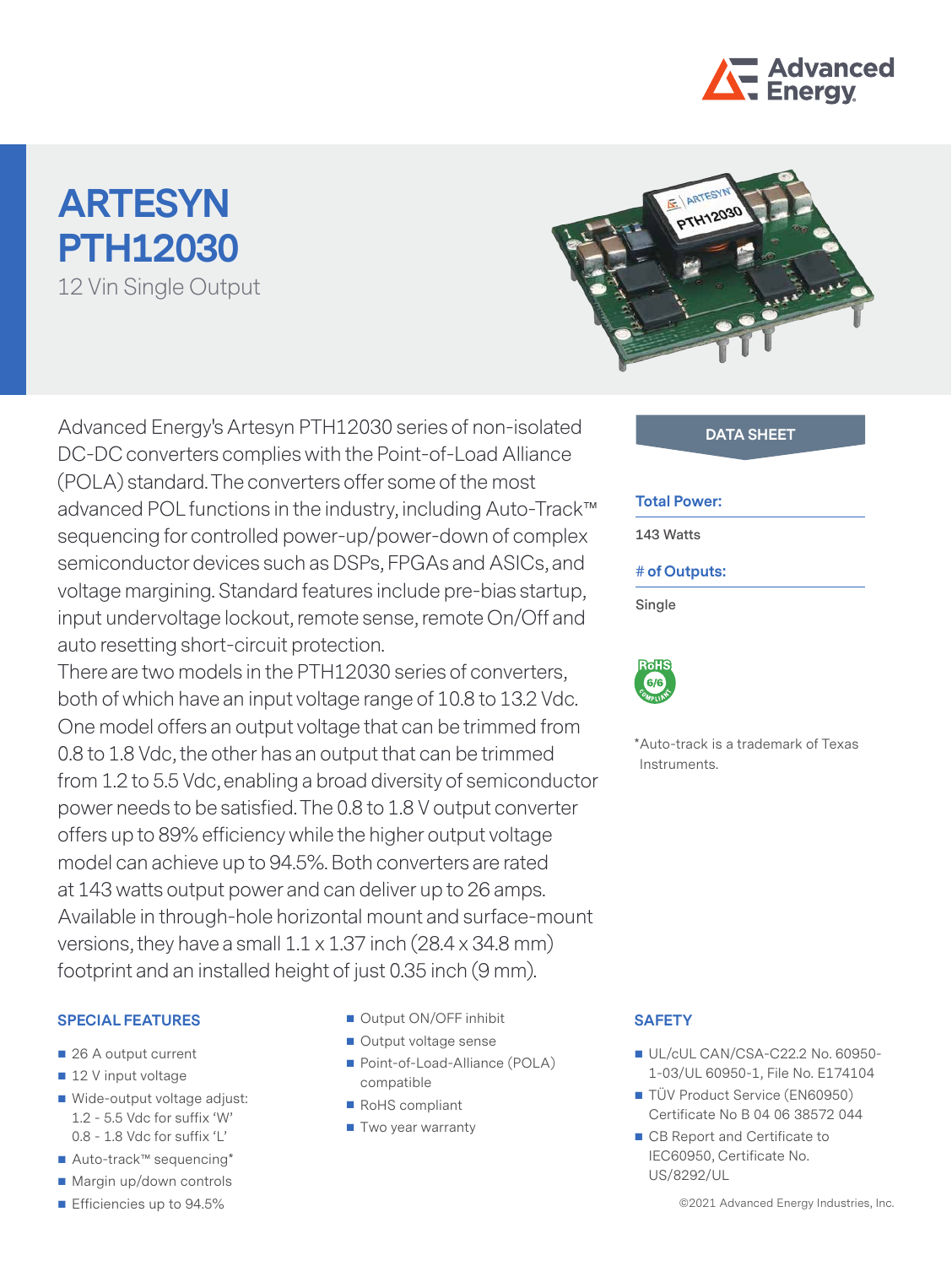# **PTH12030**

# **ELECTRICAL SPECIFICATIONS**

| Input                    |                                  |                                                          |
|--------------------------|----------------------------------|----------------------------------------------------------|
| Input voltage range      | (See Note 3)                     | 10.2 - 13.2 Vdc                                          |
| Input current            | No load                          | 10 mA typical                                            |
| Remote ON/OFF            | (See Note 1)                     | Positive logic                                           |
| Start-up time            |                                  | 1 V/ms                                                   |
| Undervoltage lockout     |                                  | 8.5 - 9.5 V typical                                      |
| Track input voltage      | Pin 11 (See Notes 6)             | $±0.3$ Vin                                               |
| Output                   |                                  |                                                          |
| Voltage adjustability    | (See Note 4)                     | 1.2 - 5.5 Vdc (Suffix 'W')<br>0.8 - 1.8 Vdc (Suffix 'L') |
| Setpoint accuracy        |                                  | $±2.0\%$ Vo                                              |
| Line regulation          |                                  | ±5 mV typical                                            |
| Load regulation          |                                  | ±5 mV typical                                            |
| Total regulation         |                                  | ±3.0% Vo                                                 |
| Minimum load             |                                  | 0A                                                       |
| Ripple and noise         | 20 MHz bandwidth<br>(See Note 8) | 25 mV pk-pk (Suffix 'W')<br>15 mV pk-pk (Suffix 'L')     |
| Temperature co-efficient | -40 °C to +85 °C                 | $±0.5\%$ Vo                                              |
| Transient response       | (See Note 5)                     | 50 µs recovery time<br>Overshoot/undershoot 150 mV       |
| Margin adjustment        |                                  | ±5.0% Vo                                                 |

All specifications are typical at nominal input, full load at 25 °C unless otherwise stated. Cin =  $560 \mu$ F, Cout =  $0 \mu$ F.

# **GENERAL SPECIFICATIONS**

| Efficiency              |                        | See Efficiency Table                                            |
|-------------------------|------------------------|-----------------------------------------------------------------|
| Insulation voltage      |                        | Non-isolated                                                    |
| Switching frequency     | Over Vin and Io ranges | 575 kHz typ                                                     |
| Approvals and standards |                        | EN60950, UL/cUL60950                                            |
| Material flammability   |                        | <b>UL94V-0</b>                                                  |
| <b>Dimensions</b>       | L x W x H              | 34.80 x 28.45 x 9.00 mm<br>$1.370 \times 1.120 \times 0.354$ in |
| Weight                  |                        | 7 g (0.25 oz)                                                   |
| <b>MTBF</b>             | Telcordia SR-332       | 2,821,000 hours                                                 |

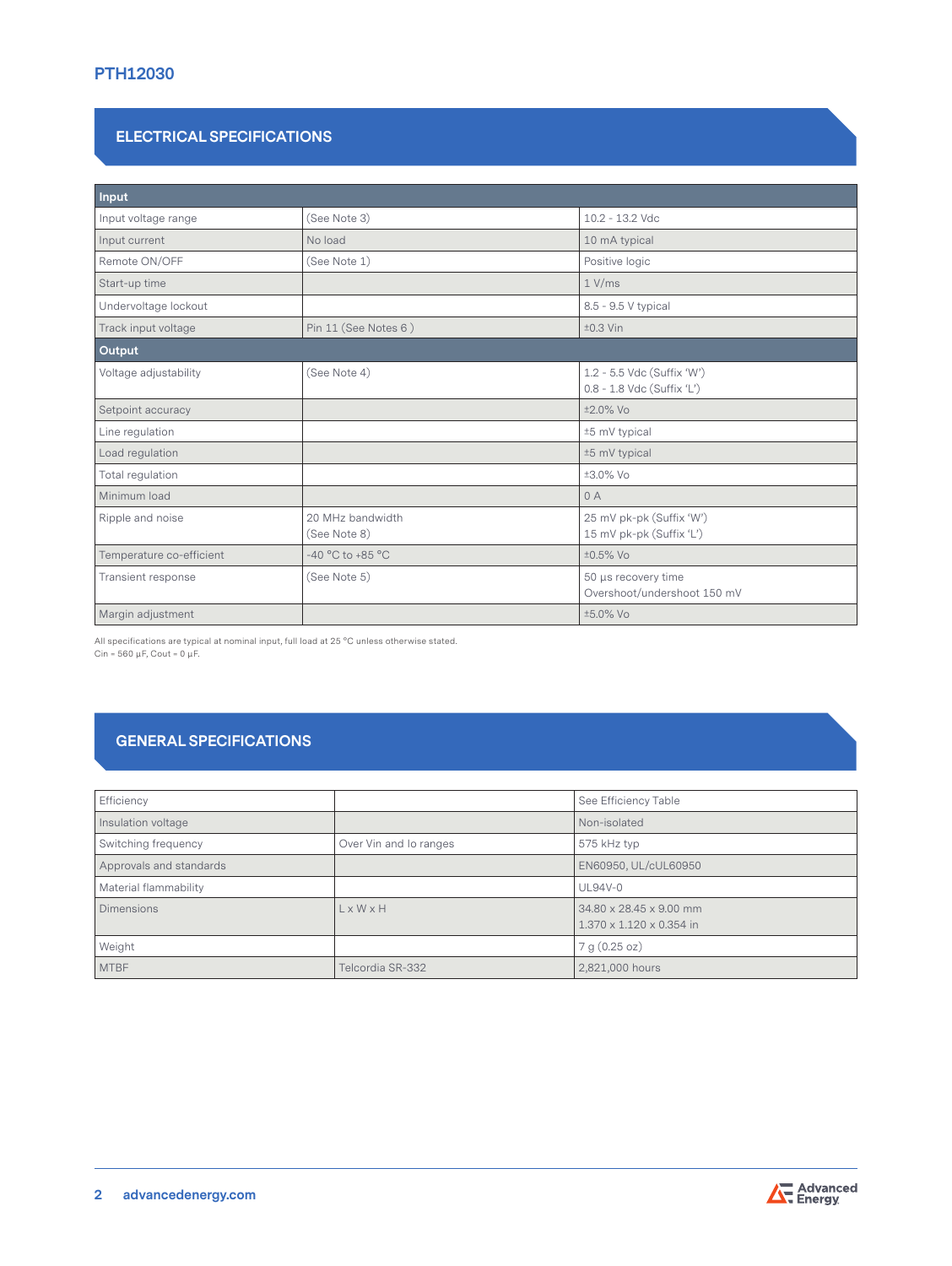# **PTH12030**

# **EMC CHARACTERISTICS**

| Electrostatic discharge | EN61000-4-2, IEC801-2 |  |  |
|-------------------------|-----------------------|--|--|
| Conducted immunity      | LEN61000-4-6          |  |  |
| Radiated immunity       | EN61000-4-3           |  |  |

## **ENVIRONMENTAL SPECIFICATIONS**

| Thermal performance (See Note 2) | Operating ambient temperature<br>Non-operating temperature | -40 $^{\circ}$ C to +85 $^{\circ}$ C<br>$-40 °C$ to $+125 °C$ |  |
|----------------------------------|------------------------------------------------------------|---------------------------------------------------------------|--|
| MSL ('Z' suffix only)            | JEDEC J-STD-020C                                           | Level 3                                                       |  |
| Protection                       |                                                            |                                                               |  |
| Short-circuit                    | Auto reset                                                 | 40 A typical                                                  |  |
| Thermal                          |                                                            | Auto recovery                                                 |  |

# **ORDERING INFORMATION**

| <b>Model</b>          | <b>Output Power</b> | Input             | Output          |        | Output Current   Output Current | <b>Efficiency</b> | Regulation |         |
|-----------------------|---------------------|-------------------|-----------------|--------|---------------------------------|-------------------|------------|---------|
| Number <sup>(9)</sup> | (Max.)              | Voltage           | Voltage         | (Min.) | (Max.)                          | (Typical)         | Line       | Load    |
| PTH12030L             | 143 W               | 10.8 - 13.2 Vdc   | $0.8 - 1.8$ Vdc | 0 A    | 26 A                            | 89%               | $±5$ mV    | $±5$ mV |
| PTH12030W             | 143 W               | $10.8 - 13.2$ Vdc | $1.2 - 5.5$ Vdc | 0 A    | 26 A                            | 94.5%             | $±5$ mV    | $±5$ mV |

# **PART NUMBER SYSTEM WITH OPTIONS**

| Product<br>Family                       | Input Voltage | Output<br>Current | Mechanical<br>Package | Output Voltage<br>Code        | Pin Option <sup>(8)</sup> | Mounting<br>Options                                                                                 | Pin Option                                                 |
|-----------------------------------------|---------------|-------------------|-----------------------|-------------------------------|---------------------------|-----------------------------------------------------------------------------------------------------|------------------------------------------------------------|
| <b>PTH</b>                              | 12            | 03                |                       | W                             | A                         |                                                                                                     |                                                            |
| Point-of-Load<br>Alliance<br>compatible | $12 = 12 V$   | $03 = 26 A$       | Always 0              | $W = Wide$<br>. = Low Voltage |                           | $D =$ Horizontal<br>through-hole<br>(RoHS 6/6)<br>$Z = Surface$ -mount<br>solder ball (RoHS<br>6/6) | No Suffix = Trays<br>$T = \text{Tape}$ and<br>$Reel^{(8)}$ |

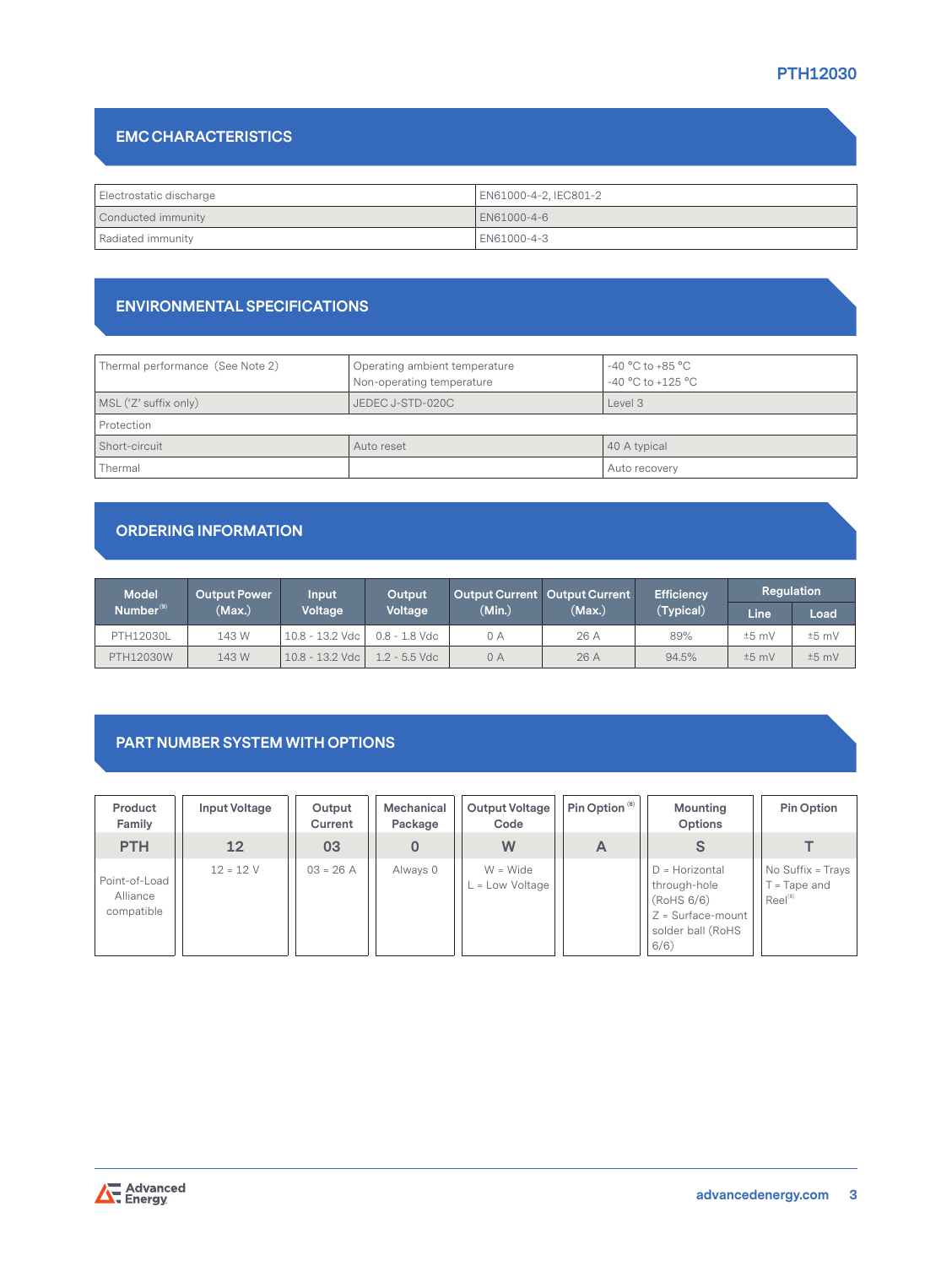# **OUTPUT VOLTAGE ADJUSTMENT**

The ultra-wide output voltage trim range offers major advantages to users who select the PTH12030. It is no longer necessary to purchase a variety of modules in order to cover different output voltages. The output voltage can be trimmed in a range of 1.2 Vdc to 5.5 Vdc for suffix 'W' and 0.8 Vdc to 1.8 Vdc for suffix 'L'. When the PTH12030 converter leaves the factory the output has been adjusted to the default voltage of 1.2 V for the PTH12030W and 0.8 V for the PTH12030L.

| Efficiency Table: PTH12030W (lo = 18 A) |            |  |  |  |
|-----------------------------------------|------------|--|--|--|
| Output Voltage                          | Efficiency |  |  |  |
| $Vo = 5.0 V$                            | 94.5%      |  |  |  |
| $Vo = 3.3 V$                            | 92.7%      |  |  |  |
| $Vo = 2.5 V$                            | 91.4%      |  |  |  |
| $Vo = 2.0 V$                            | 90.3%      |  |  |  |
| $Vo = 1.8 V$                            | 89.5%      |  |  |  |
| $Vo = 1.5 V$                            | 88.2%      |  |  |  |
| $Vo = 1.2 V$                            | 86.2%      |  |  |  |
| Efficiency Table: PTH12030L (lo = 18 A) |            |  |  |  |
| Output Voltage                          | Efficiency |  |  |  |
| $Vo = 1.8 V$                            | 89%        |  |  |  |
| $Vo = 1.5 V$                            | 87%        |  |  |  |
| $Vo = 1.2 V$                            | 85%        |  |  |  |
| $Vo = 1.0 V$                            | 83%        |  |  |  |
| $Vo = 0.8 V$                            | 80%        |  |  |  |

Notes:

1. Remote ON/OFF. Positive Logic

ON: Pin 4 open; or V > Vin - 0.5 V

OFF: Pin 4 GND; or V < 0.8 V (min - 0.2 V).

2. See Figure 1 for safe operating curve of the PTH12030W and Figure 4 for safe operating curve of the PTH12030L.

3. A 560 μF electrolytic input capacitor is required for proper operation. The capacitor must be rated for a minimum of 800 mA rms of ripple current.

4. An external output capacitor is not required for basic operation. Adding 330 μF of distributed capacitance at the load will improve the transient response.

5. 1 A/μs load step, 50 to 100% Iomax, Cout = 330 μF.

6. If utilized Vout will track applied voltage by ±0.3 V (up to Vo set point).

7. Tape and reel packaging only available on the surface-mount versions.

8. NOTICE: Some models do not support all options. Please contact your local Artesyn representative or use the on-line model number search tool at http://www.artesyn.com to find a suitable alternative.

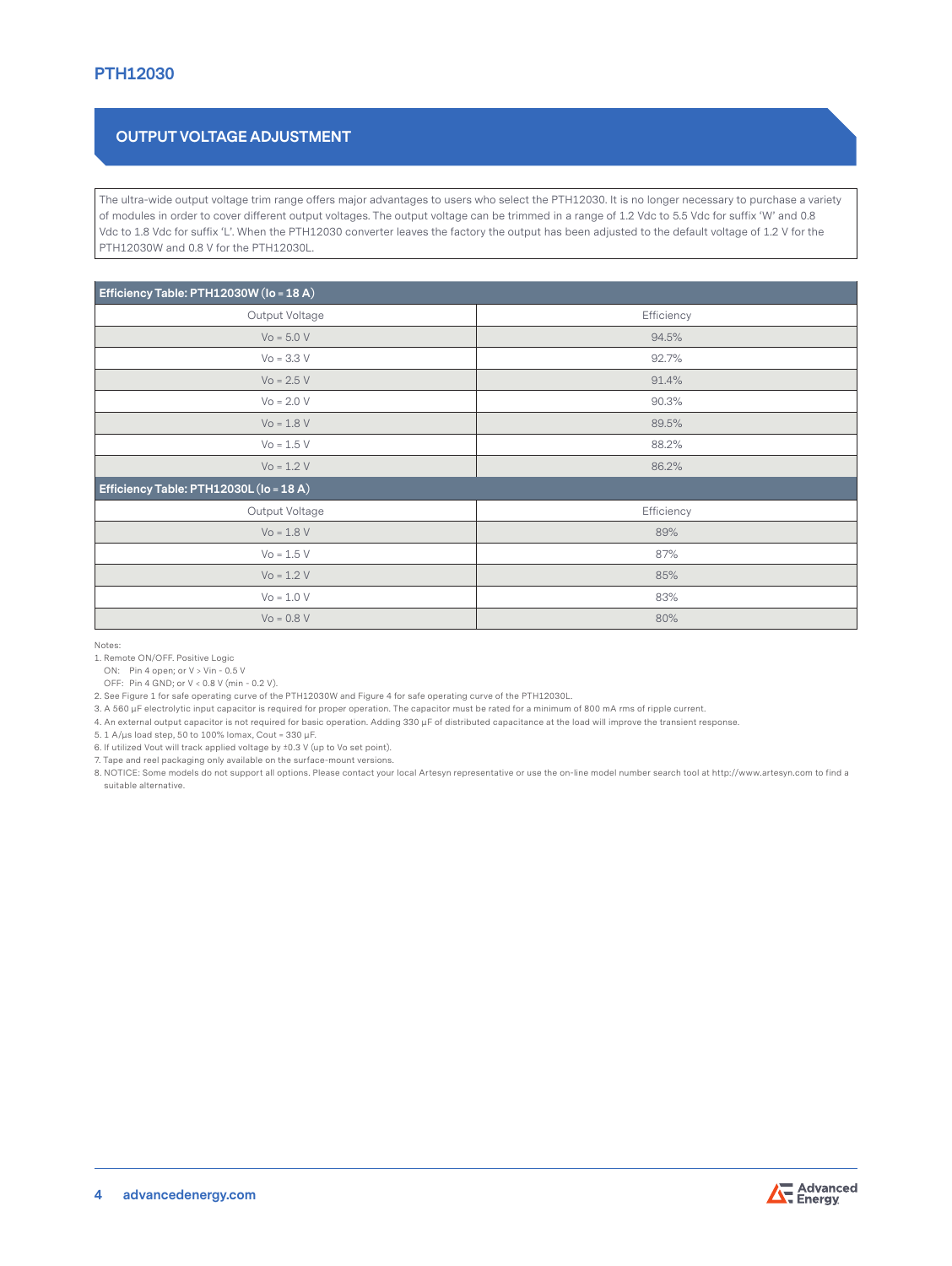#### **PTH12030W CHARACTERISTIC DATA**



**Figure 1 - Safe Operating Area Vin = 12 V, Output Voltage = 3.3 V (See Note A)** OUTPUT CURRENT (A) **Figure 1 - Safe Operating Area**



**Figure 2 - Eciency vs Load Current Vin = 12 V (See Note B) Figure 2 - Efficiency vs Load Current** 

### **PTH12030L CHARACTERISTIC DATA**







**Figure 5 - Standard Application - All Models**



**Figure** 4 - **Efficiency** vs Load Current **Vin = 12 V (See Note B)**

Notes:

A. SOA curves represent the conditions at which internal components are within the Artesyn derating guidelines.

B. Characteristic data has been developed from actual products tested at 25 °C. This data is considered typical data for the converter.

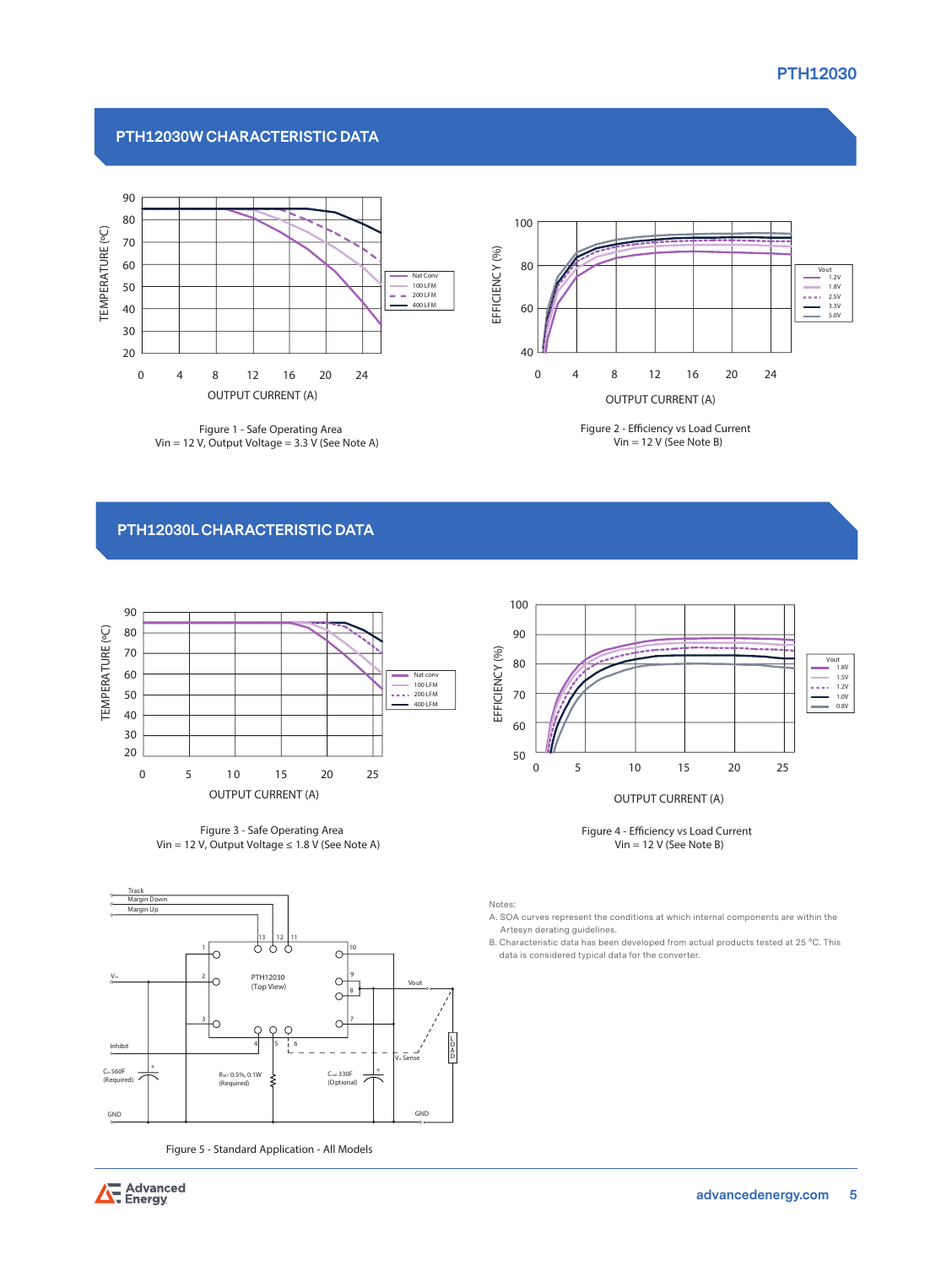#### **MECHANICAL DRAWINGS**

#### **Plated through-hole**



| <b>Pin Assignments</b>                                                          |              |  |  |  |
|---------------------------------------------------------------------------------|--------------|--|--|--|
| Pin                                                                             | Function     |  |  |  |
| 1                                                                               | Ground       |  |  |  |
| $\overline{2}$                                                                  | Vin          |  |  |  |
| 3                                                                               | Ground       |  |  |  |
| 4                                                                               | Inhibit*     |  |  |  |
| 5                                                                               | Vo adjust    |  |  |  |
| 6                                                                               | Vo sense     |  |  |  |
| 7                                                                               | Ground       |  |  |  |
| 8                                                                               | Vout         |  |  |  |
| 9                                                                               | Vout         |  |  |  |
| 10                                                                              | Ground       |  |  |  |
| 11                                                                              | Track        |  |  |  |
| 12                                                                              | Margin down* |  |  |  |
| 13                                                                              | Margin up*   |  |  |  |
| *Denotes negative logic:<br>Open = Normal operation<br>Ground = Function active |              |  |  |  |



Tolerances (unless otherwise specified)<br>2 Places 0.030 (0.76)<br>3 Places 0.010 (0.25)